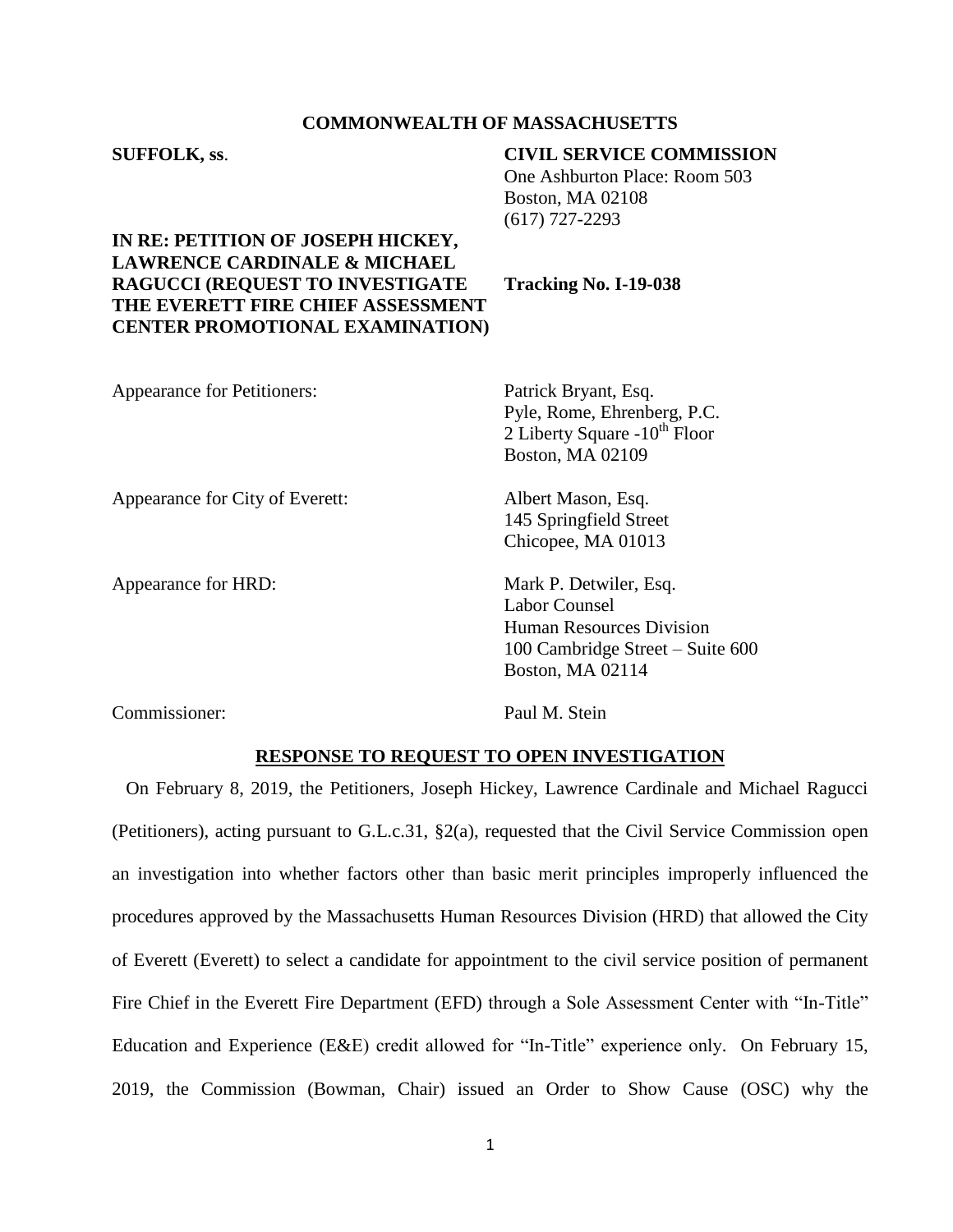Commission should conduct such an investigation and I held an OSC conference on February 26, 2019 in the matter at which the Petitioners and HRD appeared through counsel. Following the conference, after inquiry of the Everett City Solicitor as to why Everett did not appear at the OSC conference, I came to learn that notice had not been forwarded to her office in time for Everett's labor counsel to attend the conference. Accordingly, an Interim Order was issued on March 29, 2019 requesting certain information from HRD and Everett, which information was subsequently received. A second OSC conference was convened on April 24, 2019 at which HRD, Everett and the Petitioners appeared and were represented by counsel.<sup>1</sup> Following the second OSC conference, Everett and HRD provided certain additional information that I had requested. After carefully reviewing the Petitioners' request, the information provided by Everett and HRD, and considering the argument of counsel, I have determined that, in the exercise of its broad discretion in this regard, the request for investigation be closed without further action by the Commission.

## **Background**

 $\overline{a}$ 

Civil service promotional examinations are used to create eligible lists of candidates for selection to positions in the civil service above the entry level. In the absence of an active eligible list, an appointing authority may fill such positions provisionally, pending the next civil service promotional examination.<sup>2</sup>

Design and administration of promotional examinations come within the purview of the administrative expertise of HRD. See G.L.c.31,§3(c) & §22; Personnel Administration Rules, PAR.06. The Commission has construed the applicable Massachusetts civil service laws and rules to

<sup>&</sup>lt;sup>1</sup> The second OSC conference on April 24, 2019 was held in conjunction with two other related hearings concerning E&E issues. (McDonald v. HRD, CSC No. B2-18-246; Ridick v. HRD, CSC No. B2-19-085 and was digitally recorded.

 $<sup>2</sup>$  HRD no longer administers civil service examinations for most civil service entry positions and, save for public safety</sup> promotions such as the fire service involved in this matter, most civil service jobs above entry-level are filled using a provisional appointment or provisional promotional process which, although intended to be temporary in nature are, in effect, permanent appointments without the civil service status of a tenured employee promoted from an eligible list after examination.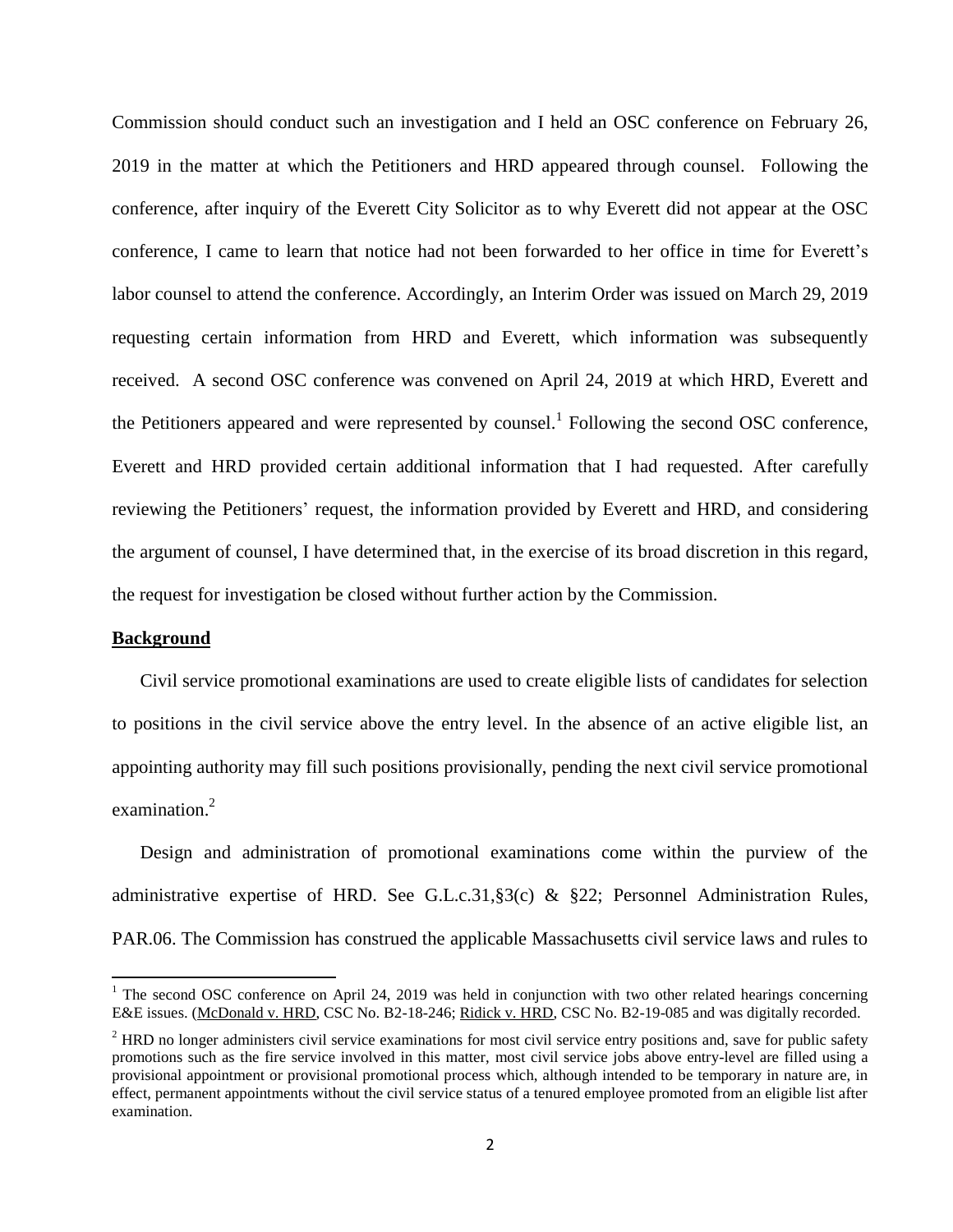vest HRD with broad, although not unfettered, discretion to determine the technical requirements for competitive civil service examinations, including the type and weight given as credit for training and experience, subject to scrutiny solely when HRD's decisions, actions or failure to act are devoid of any rational explanation, are not firmly grounded in common sense, have not been uniformly applied, are arbitrary, capricious or otherwise run afoul of basic merit principles of civil service law. See, e.g., Borjeson v. Human Resources Div., 31 MCSR 267 (2018) (Interim Decision), 31 MCSR 297 (Final Decision) (allowing appeal and requiring rescoring of E&E when HRD had arbitrarily changed its long-standing traditional methodology for reasons that were neither "persuasive nor logical"); Clarke v HRD, 29 MCSR 1 (2016) (allowing appeal, in part, to grant education credit when documentation submitted indistinguishable from information previously found sufficient to grant such credit); Merced v. Human Resources Div, 28 MCSR 396 (2015) (affirming HRD's requirement that university teaching credit required faculty status of adjunct professor or higher); Carroll v. Human Resources Div., 27 MCSR 157 (2014)(deferring to HRD's technical expertise in defining criteria for educational credit); Cataldo v. Human Resources Div, 23 MCSR 617 (2010) (allowing E&E appeal, in part, for education credit that HRD denied for reasons that could not be reconciled with a reasonable construction of HRD's examination instructions). See generally, G.L.c.31,§1 (basis merit principles means "recruiting, selecting and advancing of employees on the basis of their relative ability, knowledge and skills", "assuring fair treatment of all applicants" and protecting employees from "arbitrary and capricious actions"); City of Cambridge v. Civil Service Comm'n, 43 Mass.App.Ct. 300, 303, rev.den., 426 Mass. 1102 (1997) (decision "is arbitrary and capricious when it lacks any rational explanation.")

HRD provides appointing authorities three options for promotional examinations: (1) the traditional written examination administered and scored by HRD, which consists of two components,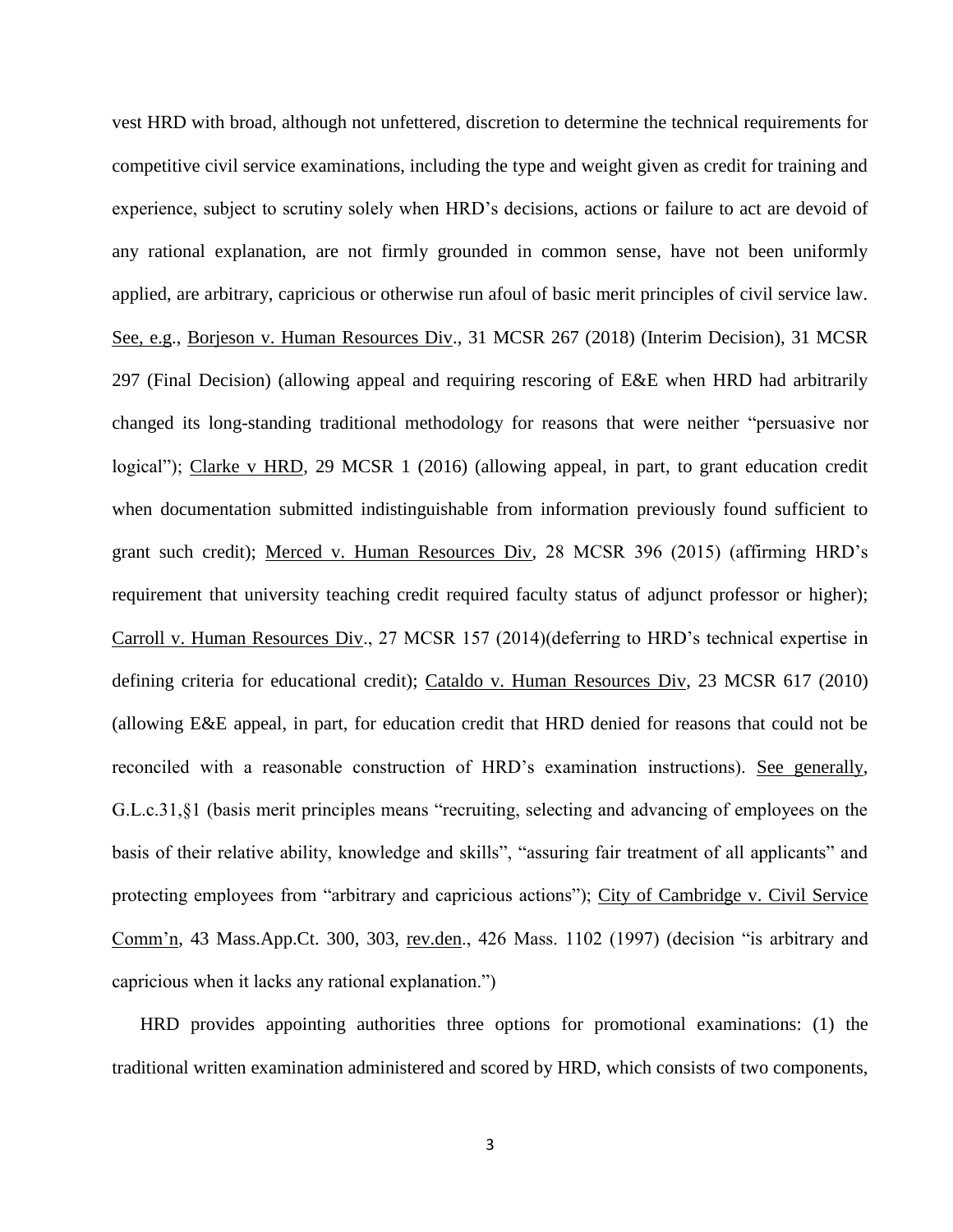a written test of technical ability (generally weighted 80%) and a "traditional" education and experience (E&E) component (generally weighted at 20%) that gives credit established by HRD for a candidate's past relevant training and experience; (2) a "Sole Assessment Center", in which HRD authorizes an appointing authority, through a "Delegation Agreement", to administer a vendor created examination, involving oral interviews and practical exercises judged by a panel of experts selected by the vendor, which may also include the "traditional" E&E component or an "In-Title Experience" component that awards points only for a candidate's prior service "in the title" for which the examination is given, but not for any prior service; and (3) a combination of an HRD administered written examination, a vendor created Assessment Center, and a "traditional" E&E component. Under all options, candidates would also have points added to their scores pursuant to statutory mandates, such as veteran's preference.

The petitioners' request for an investigation in this matter challenges Everett's choice of the "Sole Assessment Center" with In-Title experience only. The petitioners, all EFD Deputy Fire Chiefs point to the fact that the EFD has been headed by an Acting Fire Chief who was provisionally appointed to that position more than two years ago when he was then the most junior Deputy Fire Chief and held less tenure in the EFD than other Deputy Fire Chiefs. The petitioner's argue that the choice of an In-Title only Assessment Center was designed to provide an unfair advantage to the Acting Fire Chief over all other Deputy Chiefs eligible to take the Fire Chief's examination by denying them the opportunity to receive credit for their considerable experience as firefighters and officers with the EFD, but who had little or no opportunity to serve "in the title" of Fire Chief. The petitioners also argued that the Acting Fire Chief also had an unfair advantage over the other Deputy Chiefs because he was in a position to play a role in planning for the examination and, therefore, had more time to prepare for the Assessment Center than the other candidates.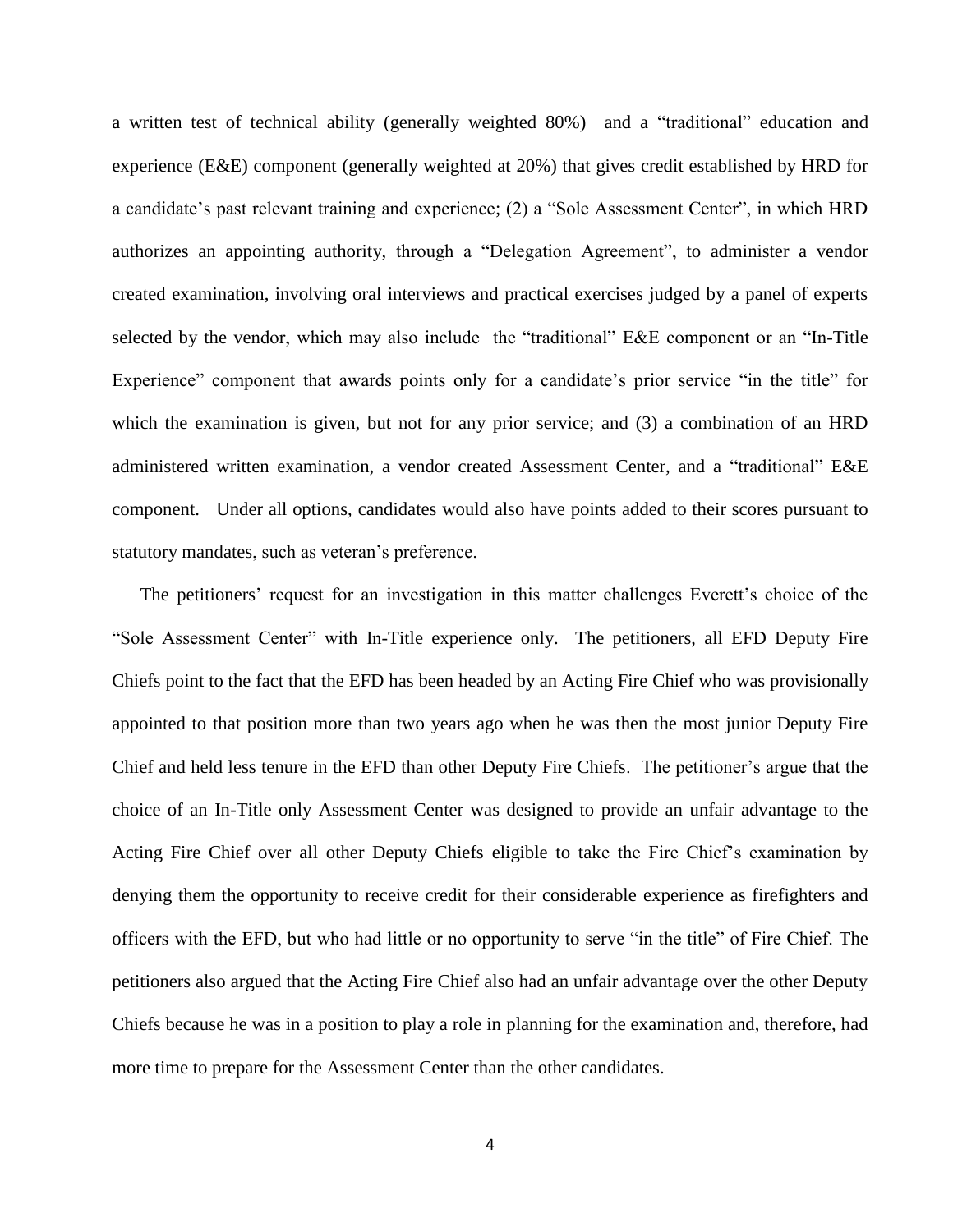Everett contends that the selection of the Assessment Center "In-Title" option was a legitimate choice, given the high-level of responsibility unique to the position of Fire Chief. Everett also contends that, save for involvement of an administrative nature, the Acting Fire Chief played no substantive role in the selection of the Assessment Center vendor or the design of the examination and his limited role was of no material consequence to the ultimate results. The scoring of the Assessment Center exercises were scored by panelists selected by the vendor, who represented that it chose them in a conscious attempt to use qualified, but disinterested experts as the panelists.

HRD points out that the use of a Sole Assessment Center with "In-Title" experience only has been a choice offered to appointing authorities for many years and it is not uncommon for an appointing authority to select that option. HRD exercises no oversight over what option an appointing authority selects.

Four EFD Deputy Fire Chiefs completed and passed the Assessment Center. The Acting Fire Chief received an over-all score of 86 (which included 2 points for veteran's preference and 0.66 credit for his "in-title" service as a provisionally appointed Acting Fire Chief). The scores of the other three Deputy Fire Chiefs were 79, 75 and 70. At my request, HRD made several hypothetical calculations which suggest that, whether an "In-Title only" or a more traditional E&E component were used, the spread in the score of the Acting Fire Chief and the other candidates is large enough that the Acting Fire Chief would still be ranked at the top of any eligible list. Also, at my request, I have received and reviewed the names and credentials of the four Assessment Center panelists, which includes a former Director of HRD's Civil Service Unit, the Director of the Rhode Island Fire Academy, Fire Chief (New Hampshire and Dennis, MA) a Deputy Chief (Worcester,MA), HR Director (Worcester,MA) and a Police Chief (Ipswich). Most have served as panelists on dozens of Assessment Centers.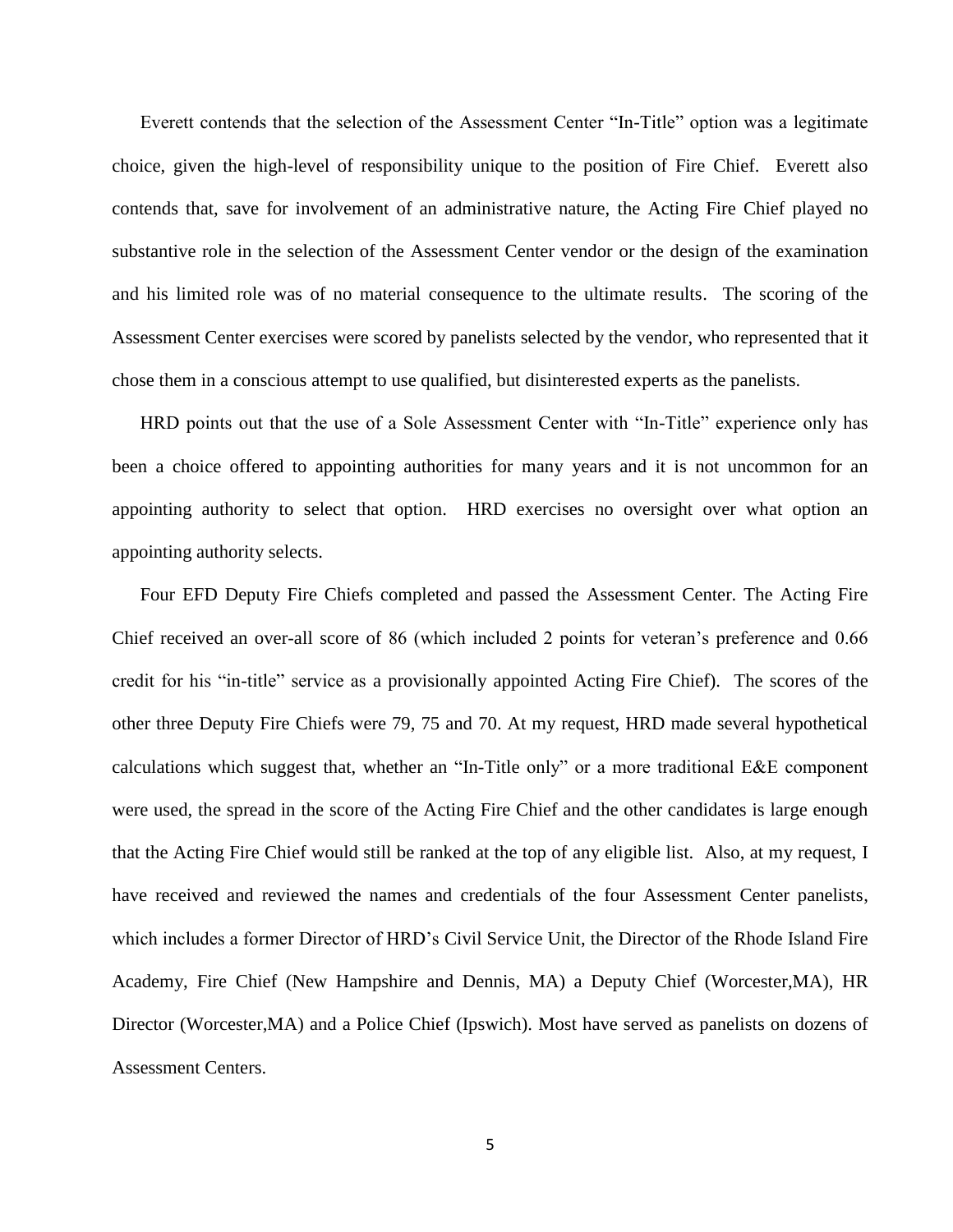## **Commission Response**

G.L.c.31, §2 states in relevant part:

In addition to its other powers and duties, the commission shall have the following powers and duties:

(a) To conduct investigations at its discretion or upon the written request of the governor, the executive council, the general court or either of its branches, the administrator, an aggrieved person, or by ten persons registered to vote in the commonwealth."

G.L.c.31, §72 states in part:

The commission or the administrator may investigate all or part of the official and labor services, the work, duties and compensation of the persons employed in such services, the number of persons employed in such services and the titles, ratings and methods of promotion in such services. . . .

The commission or the administrator or any authorized representatives of either, may summon witnesses, administer oaths and take testimony for any hearing, investigation or inquiry conducted pursuant to the civil service law and rules. Fees for such witnesses shall be the same as for witnesses before the courts in civil actions and shall be paid from the appropriation for incidental expenses.

These statutes confer significant discretion upon the Commission in terms of what response and

to what extent, if at all, an investigation is appropriate. See Boston Police Patrolmen's Association

et al v. Civ. Serv. Comm'n, No. 2006-4617, Suffolk Superior Court (2007). See also Dennehy v.

Civ. Serv. Comm'n, No. 2013-00540, Suffolk Superior Court (2014) ("The statutory grant of authority imparts wide latitude to the Commission as to how it shall conduct any investigation, and implicitly, as to its decision to bring any investigation to a conclusion."). As a general rule, the Commission has chosen to exercise its discretion to initiate a Section 2(a) investigation sparingly, and only when there has been a threshold showing that there is a reasonable likelihood that a violation of civil service law and rules has occurred that has prejudiced the civil service rights of others. A mere possibility of a violation will ordinarily not be sufficient to trigger a full investigation.

For example, the Commission entertained a request for investigation by a group of Lieutenants and Captains of the Department of Correction, to determine why no examinations had been held